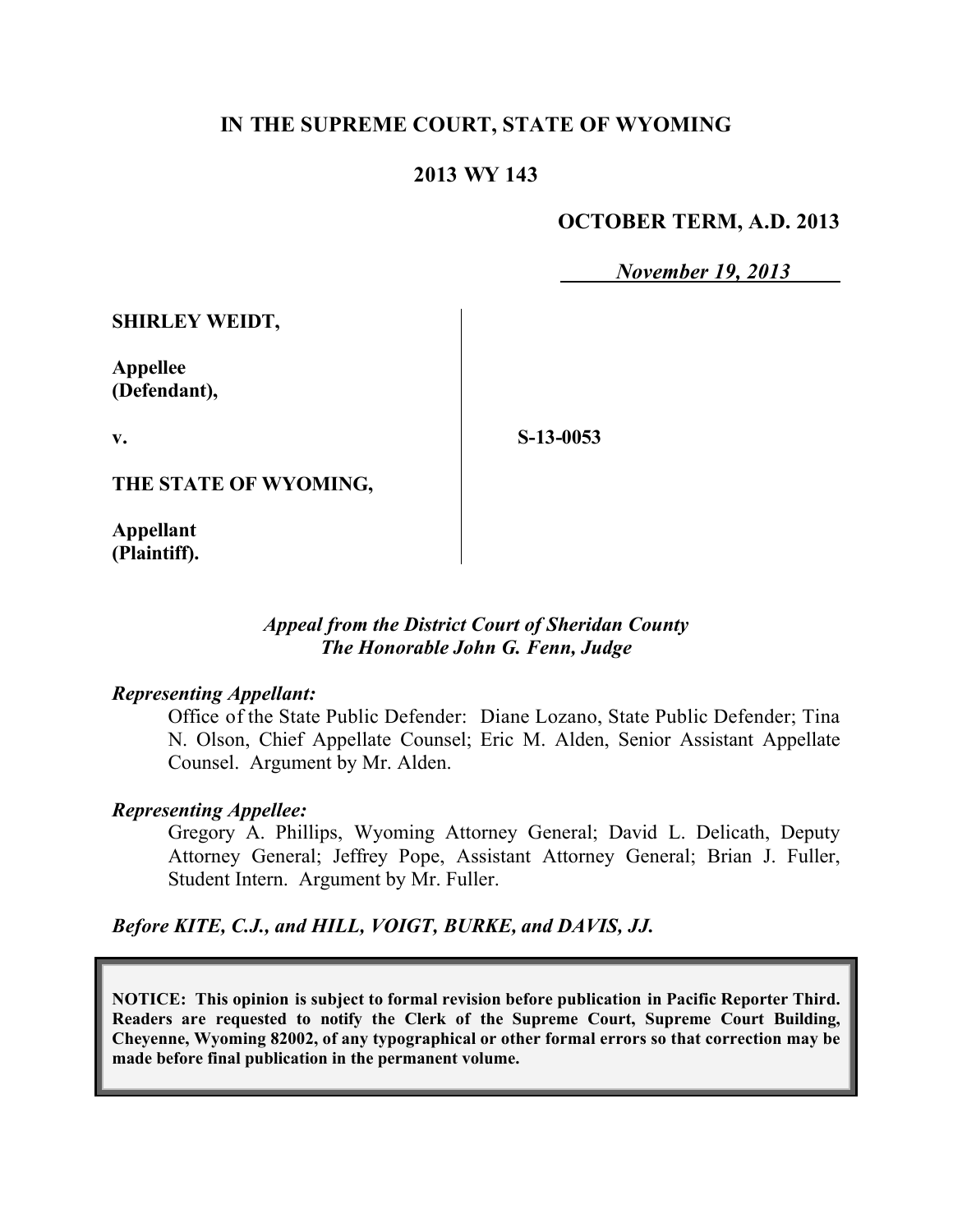**DAVIS**, Justice.

[¶1] Appellant Shirley Weidt was found guilty of indirect criminal contempt for failure to comply with an injunction and a *nunc pro tunc* amendment that allowed Sheridan County to enter her property and remove vehicles and trailers which violated county zoning ordinances. We find the evidence insufficient to support the conviction as a matter of law, and we therefore reverse and remand with directions to vacate.

#### **ISSUES**

[¶2] The Appellant identified numerous issues, but as we explain below, we will address only one of them because it is dispositive:

> Did the State present sufficient evidence to prove criminal contempt beyond a reasonable doubt?

## **FACTS**

[¶3] Shirley Weidt owns and resides on 40.76 acres just outside the unincorporated town of Banner in Sheridan County.<sup>1</sup> Her property is zoned for agricultural and residential use. Ms. Weidt has kept a number of inoperable automobiles and trailers that Sheridan County believes violate its zoning ordinances on the property for many years, and this has resulted in a bitter decades-old dispute. The County eventually filed a civil action seeking abatement of the claimed violation of its zoning ordinances and a public nuisance. It sought a mandatory injunction requiring Ms. Weidt to remove the offending vehicles and trailers, with an order authorizing the County to remove them at Ms. Weidt's expense if she failed to do so.

[¶4] Ms. Weidt represented herself in the abatement proceedings. After a bench trial, the district court entered "Findings of Fact and Conclusions of Law" on May 17, 2012. It found that Ms. Weidt had at least thirty-six different automobiles, mobile homes, recreational vehicles, and trailers in various states of disrepair on the property. Many of the trailers were being used as chicken coops and goat houses, and almost all of the vehicles were inoperable. Three of the mobile homes were also owned by other individuals.

[¶5] The court held that many of these activities were not agricultural or residential, and that the use of the property exceeded applicable zoning density regulations. There

<sup>&</sup>lt;sup>1</sup> Weidt acquired the property in her individual name in 1983. In 1995 she transferred the property to the Sunny Rock Trust. The trial court found that the instrument creating the trust gave Weidt the authority to use and control the property.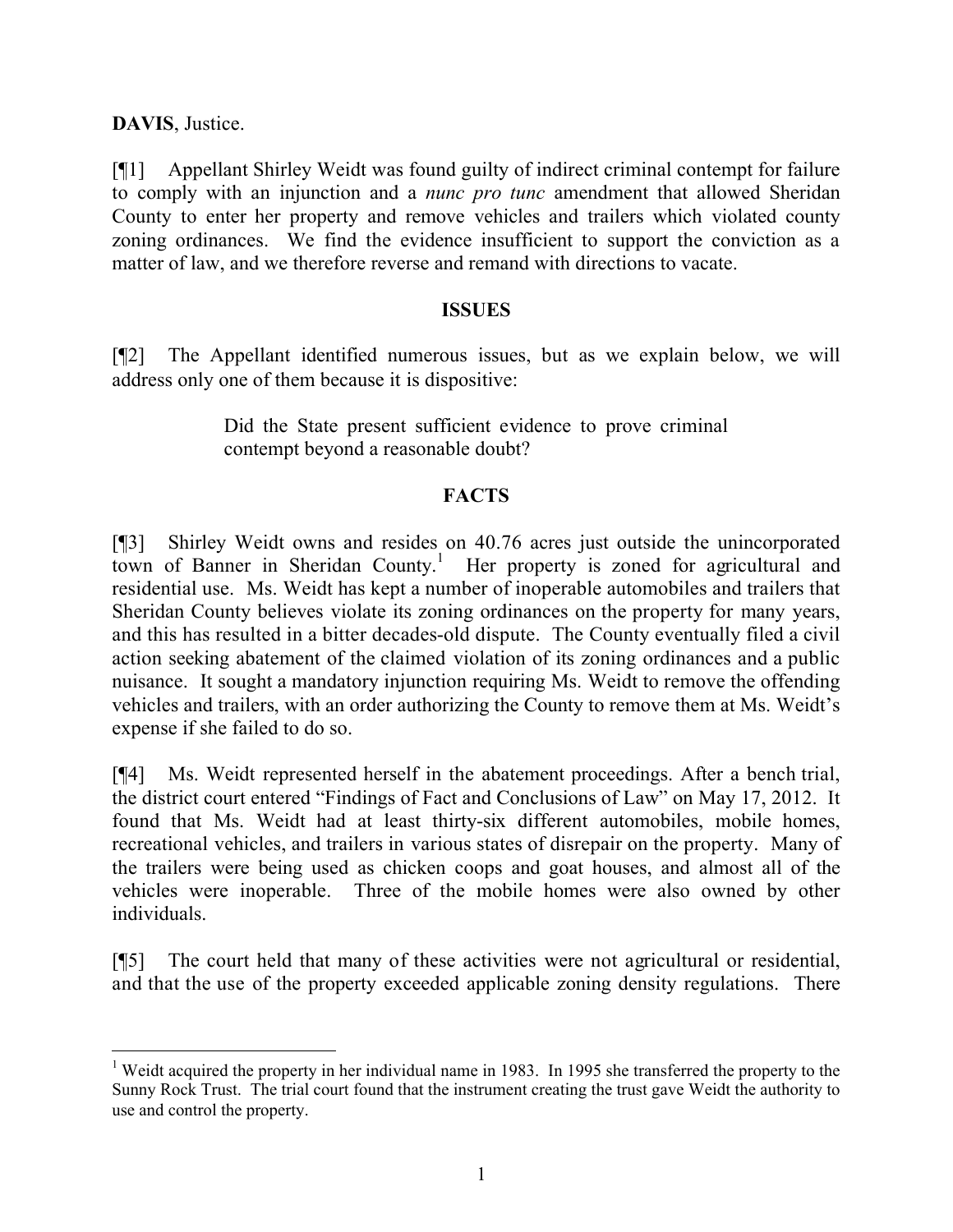was no evidence of prior non-conforming use, *i.e*., a use preceding the adoption of the county zoning regulations.

[¶6] The court granted an injunction and zoning abatement order which required Ms. Weidt to remove: (1) all automobiles except for two which were operable; (2) all mobile homes except Ms. Weidt's residence; (3) all recreational vehicles not used for that purpose; and (4) all trailers that were not roadworthy. The order provided that Ms. Weidt "shall have sixty (60) days from the date of this order to remove the above mentioned items. At the conclusion of that period, if the items have not been removed, the Plaintiff is authorized to enter the property and remove the items at the Defendant's sole cost and expense."

[¶7] An order *nunc pro tunc* containing the following language was entered on September 11, 2012:

> Page 6, Paragraph 11 [of the previous order] shall be amended to include the following:

> 11. The Defendant shall have sixty (60) days from the date of this order to remove the above mentioned items. At the conclusion of that period of time if the items have not been removed, the Plaintiff is authorized to enter the property and remove the items at the Defendant's sole cost and expense. **The Plaintiff obtains legal ownership of any items that it removes from the Property and shall dispose of the items in its discretion, with any profits resulting from the removal and disposal of the items above the costs of removal and disposal to be paid to the Defendant.**

(emphasis in original).

[¶8] The drafter of the order utilized the common convention used by attorneys to identify changes from the original order when he bolded the language which had been added. As all lawyers know, the term *nunc pro tunc* means "now for then" in Latin, meaning that the order was intended to be retroactive to the date of the original injunction. Black's Law Dictionary 1174 (9th ed. 2009).

[¶9] A special deputy county and prosecuting attorney filed a "Contempt Petition and Application for Order to Show Cause" on September 28, 2012. It alleged that two county zoning compliance officers and a deputy sheriff went to Ms. Weidt's property on September 24 to begin removing property violating the zoning regulations. It further stated that Ms. Weidt "met the Officers at the gate to the Property, but refused the Officer's requests to allow the Officers to enter the Property, thereby preventing the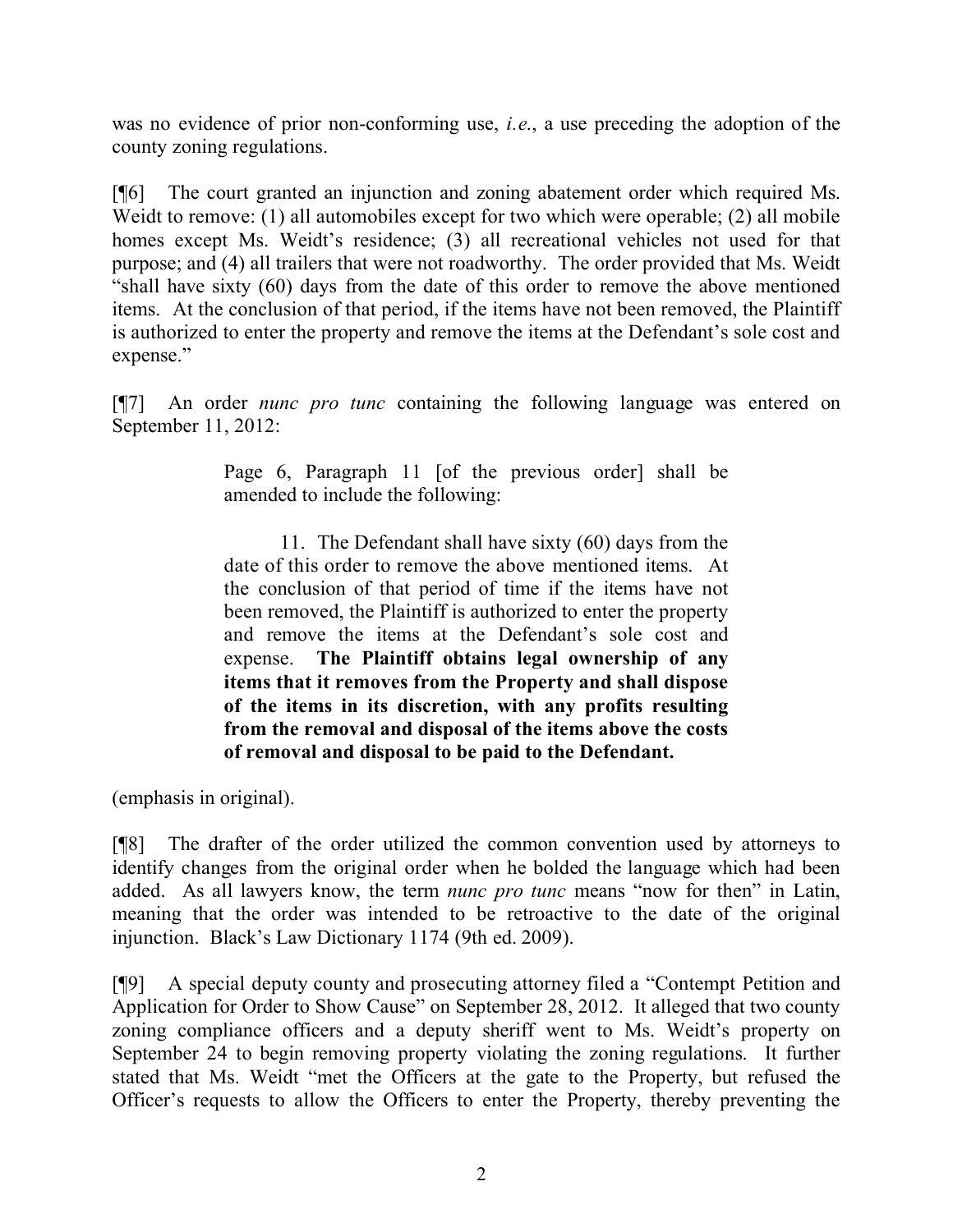Officers from entering the Property." The petition claimed that Appellant was therefore guilty of indirect criminal contempt as described in W.R.Cr.P. 42.<sup>2</sup>

(a) *Types*. – Criminal contempts of court are of two kinds, direct and indirect.

. . .

(2) Indirect (Constructive). – Indirect (constructive) contempts are those not committed in the immediate presence of the court, and of which it has no personal knowledge, including but not limited to the following acts or omissions:

. . .

(C) Disobedience of any lawful judgment, order, or process of the court;

. . . . .<br>. . . . . .

(c) *Indirect (constructive) contempt proceedings*. – A criminal contempt, except as provided in subdivision (b) concerning direct contempt, shall be prosecuted in the following manner:

> (1) Order to Show Cause. – On the court's motion or upon affidavit of any person having knowledge of the facts, a judge may issue and sign an order directed to the accused, stating the essential facts constituting the criminal contempt charged and requiring the accused to appear before the court and show cause why the accused ought not be held in contempt of court. The order shall specify the time and place of the hearing, with a reasonable time allowed for preparation of a defense.

> > . . .

(4) Arraignment; Hearing. – The accused shall be arraigned at the time of the hearing, or prior thereto upon the request of the accused. A hearing to determine the guilt or innocence of the accused may follow a plea of not guilty or may be set for trial at a later date or time. The judge may conduct a hearing without assistance of counsel or may be assisted by the attorney for the state or by an attorney appointed by the court for that purpose. The accused is entitled to be represented by counsel, have compulsory process for the attendance of witnesses, and may testify in his own defense. Unless

<sup>2</sup> Rule 42 provides in pertinent part as follows: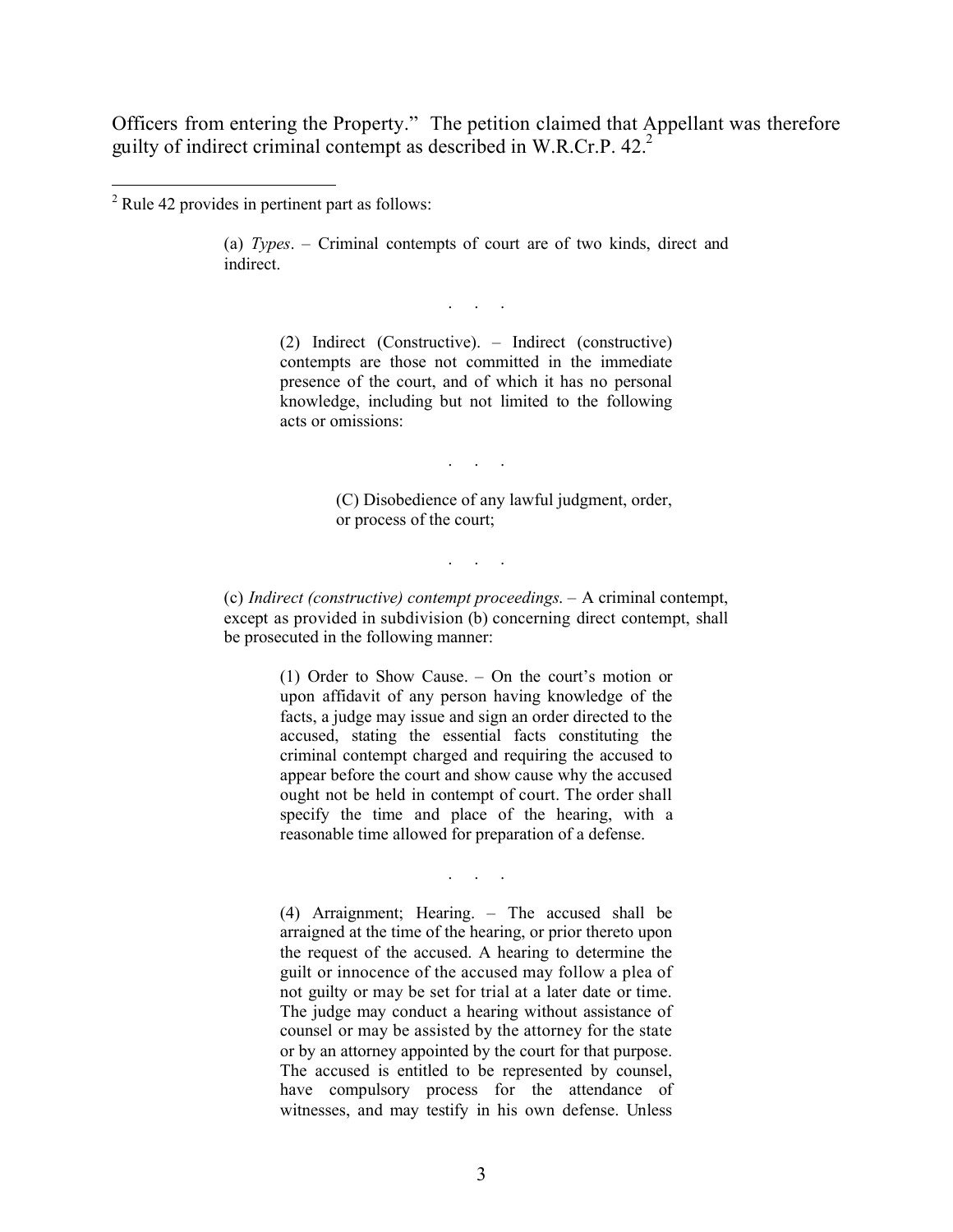[¶10] The district court issued an order to show cause requiring Ms. Weidt to appear, which she did. The district judge read the State's allegations to Ms. Weidt and advised her of her rights. Although he had appointed the public defender's office to represent Ms. Weidt, the order had evidently not reached that office and so no attorney appeared on her behalf. The court therefore entered a not guilty plea.

[¶11] At a later status conference, the special deputy county attorney handling the case indicated that a jury trial would be unnecessary because he would not seek a sentence beyond six months of incarceration. *See* W.R.Cr.P. 42(e) (jury trial required for sentence in excess of six months on criminal contempt charge). The court set the matter for a bench trial.

[¶12] At the trial, Sheridan County code enforcement officer Robert Shelley testified that he had been involved with several actions against Ms. Weidt, including the civil zoning action in 2011 and 2012. He went out to the property in late July of 2012. The 60-day period for Ms. Weidt to abate the zoning violations had expired, but she had not removed any of the items specified in the order. He contacted a salvage company that agreed to remove the vehicles, and then contacted several demolition contractors that were interested in bidding on the trailers.

[¶13] Officer Shelley visited Ms. Weidt's property again on September 24. He was accompanied by another code enforcement officer and a deputy sheriff. As the record reflects that they were not accompanied by anyone with equipment capable of removing the vehicles and trailers, we infer that they intended to survey the property to determine

> the charged contempt is tried to a jury as provided in subdivision (e), all issues of law and fact shall be heard and determined by the judge.

> > . . . . .<br>. . . . . .

(6) Verdict; Judgment. – At the conclusion of the hearing the judge shall sign and enter of record a judgment of guilty or not guilty. In addition to the requirements of Rule 32, a judgment of guilt for contempt of court shall include a recital of the facts constituting the contempt.

(7) Sentence. – Unless an accused may be sentenced to the penitentiary, a presentence investigation is not required but may be ordered. In other respects, Rule 32 shall apply to sentencing for contempt.

 $\overline{a}$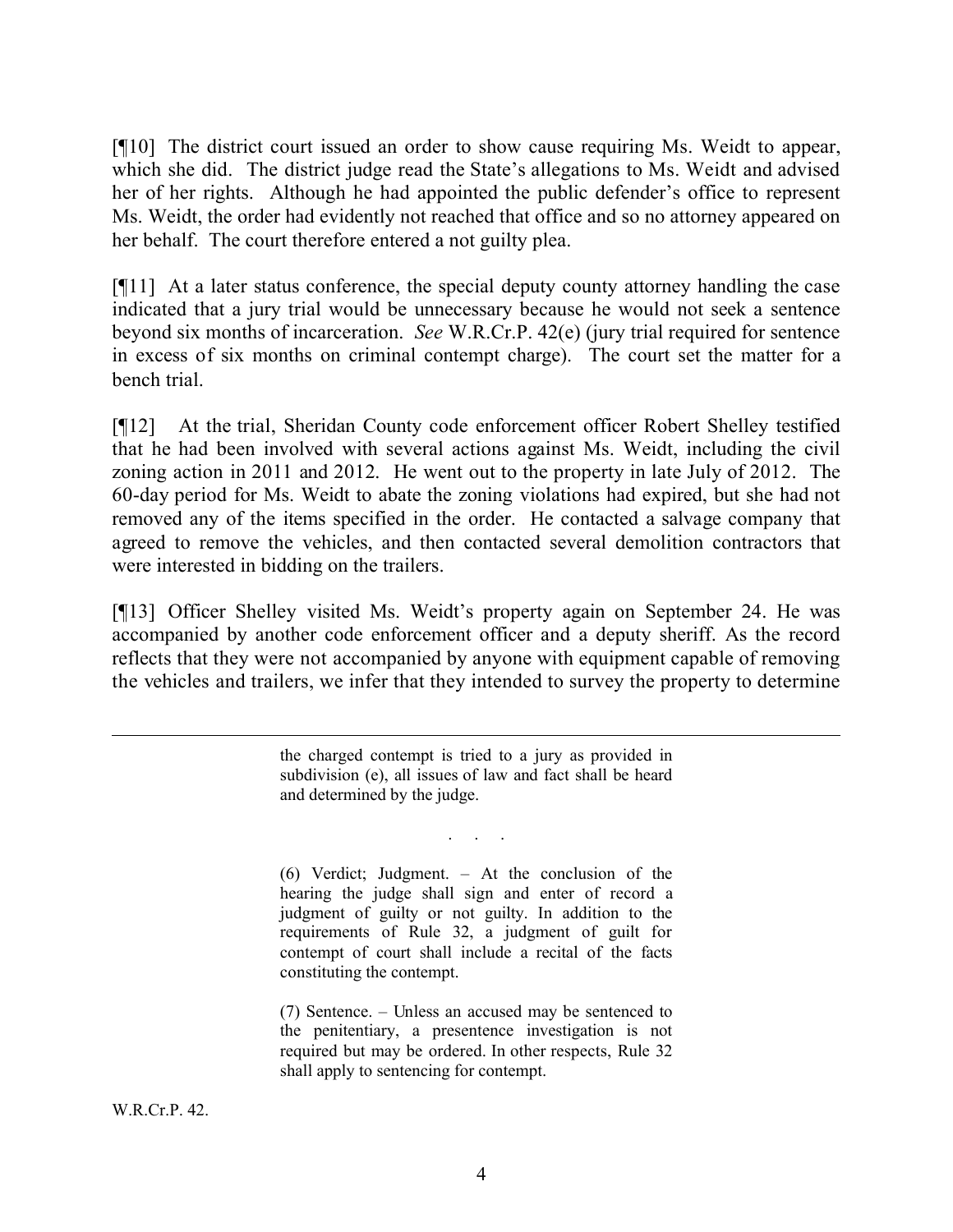what would have to be done to remove them. The record likewise does not reflect that Ms. Weidt was given any advance notice that they were coming.

[¶14] They arrived at about 10:15 a.m. and parked in the driveway outside a closed gate. Ms. Weidt met them at the gate, which was the main entry to the property. Officer Shelley told her that they were there to start moving the vehicles, and asked her if she would allow them on the property. She responded that "[s]he was not going to open the gate," which the parties agree was unlocked at the time. Officer Shelley also testified that "she had a handful of papers [evidently referring to the civil zoning orders] and she was insisting that she had 60 days again." He asked her what would happen if he opened the gate, and she responded, "What do you think? You'd be trespassing." She also stated that she wanted to be paid for any cars that were removed, but Shelley told her that wasn't going to happen.

[¶15] Ms. Weidt was drinking a can of "Bruce" beer at the time of the encounter. Shelley was concerned about her alcohol consumption based on his experience in law enforcement. He understood that the original court order gave him the right to enter the property, but he testified that he and the other code enforcement officer didn't open the gate because "we didn't want anybody to get hurt and I didn't specifically want her to go to jail or anything at the time and this was just the civil way to do it."

[¶16] Cross-examination established that Ms. Weidt told the officers that the *nunc pro tunc* order gave her another sixty days to comply with the abatement order. Officer Shelley tried to explain that the *nunc pro tunc* order did not give her any additional time, but he admitted that she was obviously confused by it. Ms. Weidt continued to refuse to open the gate, although she did not specifically say that the officers couldn't enter the property or threaten to interfere with them in any way if they did. However, Officer Shelley understood her statement to mean that she was refusing them access.

[¶17] Sheridan County deputy sheriff Brian McPhillips accompanied Officer Shelley to the property on September 24. He testified that in his opinion Ms. Weidt did not comply with Officer Shelley's requests to enter the property, although he was not asked to testify to the specific facts of the encounter. He indicated that Ms. Weidt expressed her belief that the *nunc pro tunc* order gave her another sixty days to remove the offending personal property. He acknowledged on cross-examination that the gate was unlocked and that they had a court order to enter the property. He admitted that any of the officers could have simply opened the gate to enter the property.

[¶18] Based on this evidence, the district court found Ms. Weidt guilty of indirect criminal contempt:

> [I]n the civil matter the Court issued an order allowing the County to enter the property; that she failed to remove the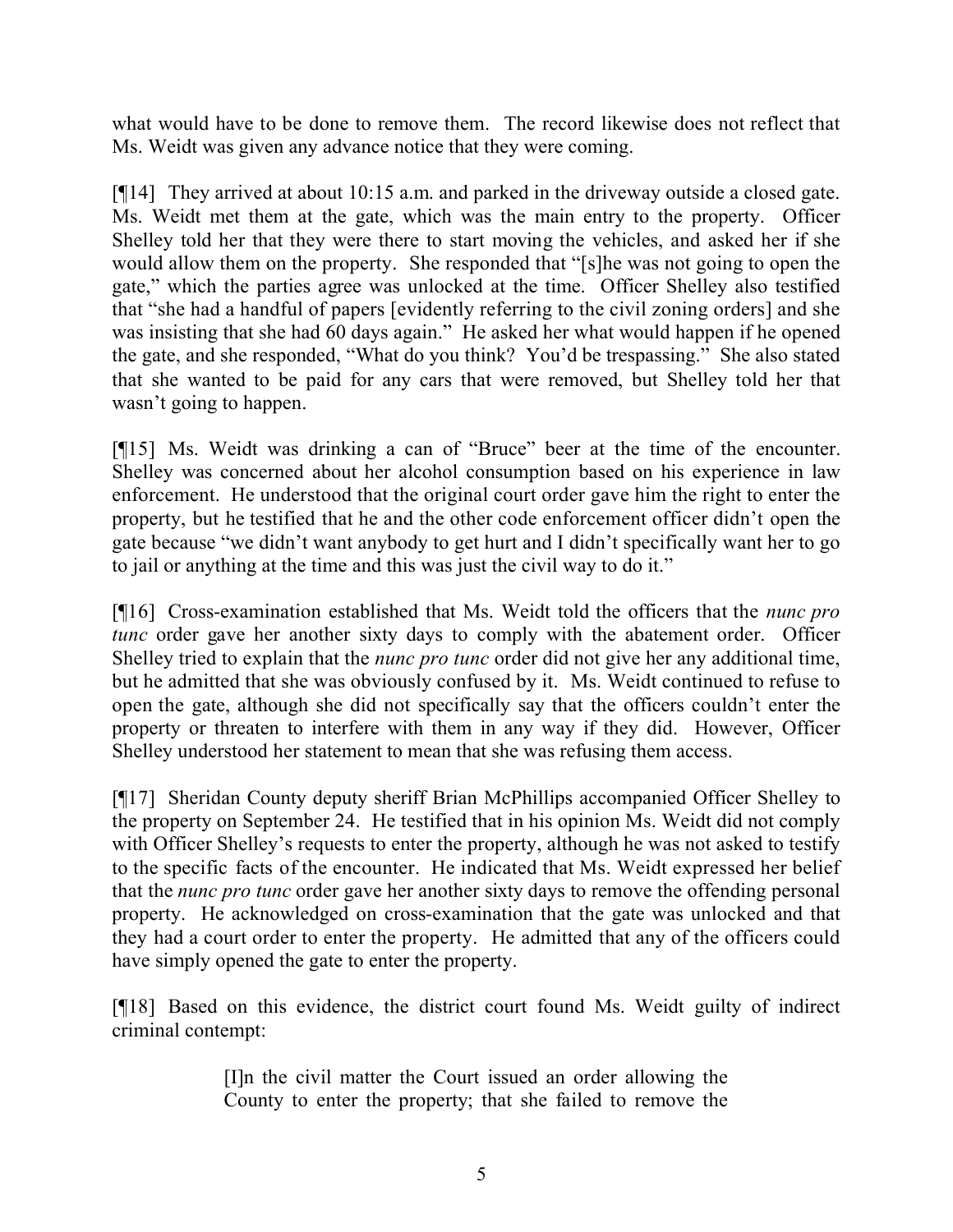property that was identified to be removed. . . . [R]epresentatives of the County appeared, and the nature of the -- maybe confrontation is too strong a word, but the exchange between the parties, despite the argument that - and she didn't articulate with absolute specificity that: "You cannot come on the property." Her body language, the comments made, the posturing was such that it was clear that she was preventing them from avoiding [sic] or entering the property.

The officers did the right thing; they avoided the confrontation, particularly if alcohol was observed, which it was observed. They let it calm down and they came back to the Court, rather than ending up in some confrontation or tragedy, and showed the proper restraint. The Court finds that she is guilty.

[¶19] The court sentenced Ms. Weidt to six months in the county jail, but suspended the sentence in favor of six months of unsupervised probation. The terms of her probation required that she grant county agents access to her property, cooperate with the county's cleanup efforts, and not violate any state, federal, or local laws. She was also fined \$750. A written judgment and sentence reflecting this oral ruling was entered on January 11, 2013. This appeal was timely perfected.

## **STANDARD OF REVIEW**

[¶20] Criminal contempt is the only common-law crime not abolished by statute. Wyo. Stat. Ann. § 6-1-102(a) (LexisNexis 2013). It "is a crime in every fundamental respect." *In re BD*, 2010 WY 18, ¶ 4, 226 P.3d 272, 273 (Wyo. 2010) (quoting *Swain v. State*, 2009 WY 142, ¶ 13, 220 P.3d 504, 508 (Wyo. 2009)). The State therefore carries the burden of proving every element of a charge of criminal contempt beyond a reasonable doubt. *In Interest of EWR*, 902 P.2d 696, 700 (Wyo. 1995) (citing *Witt v. State*, 892 P.2d 132, 143 (Wyo. 1995)); *see also Michaelson v. United States ex rel. Chic., St. P., M. & O. Ry. Co.*, 266 U.S. 42, 66, 45 S. Ct. 18, 20, 69 L. Ed. 162 (1924). Our standard of review of the sufficiency of evidence in criminal cases is well-established:

> [W]e examine and accept as true the State's evidence and all reasonable inferences which can be drawn from it. We do not consider conflicting evidence presented by the defendant. We do not substitute our judgment for that of the jury [or factfinder]; rather, we determine whether a jury [or fact-finder] could have reasonably concluded each of the elements of the crime was proven beyond a reasonable doubt. This standard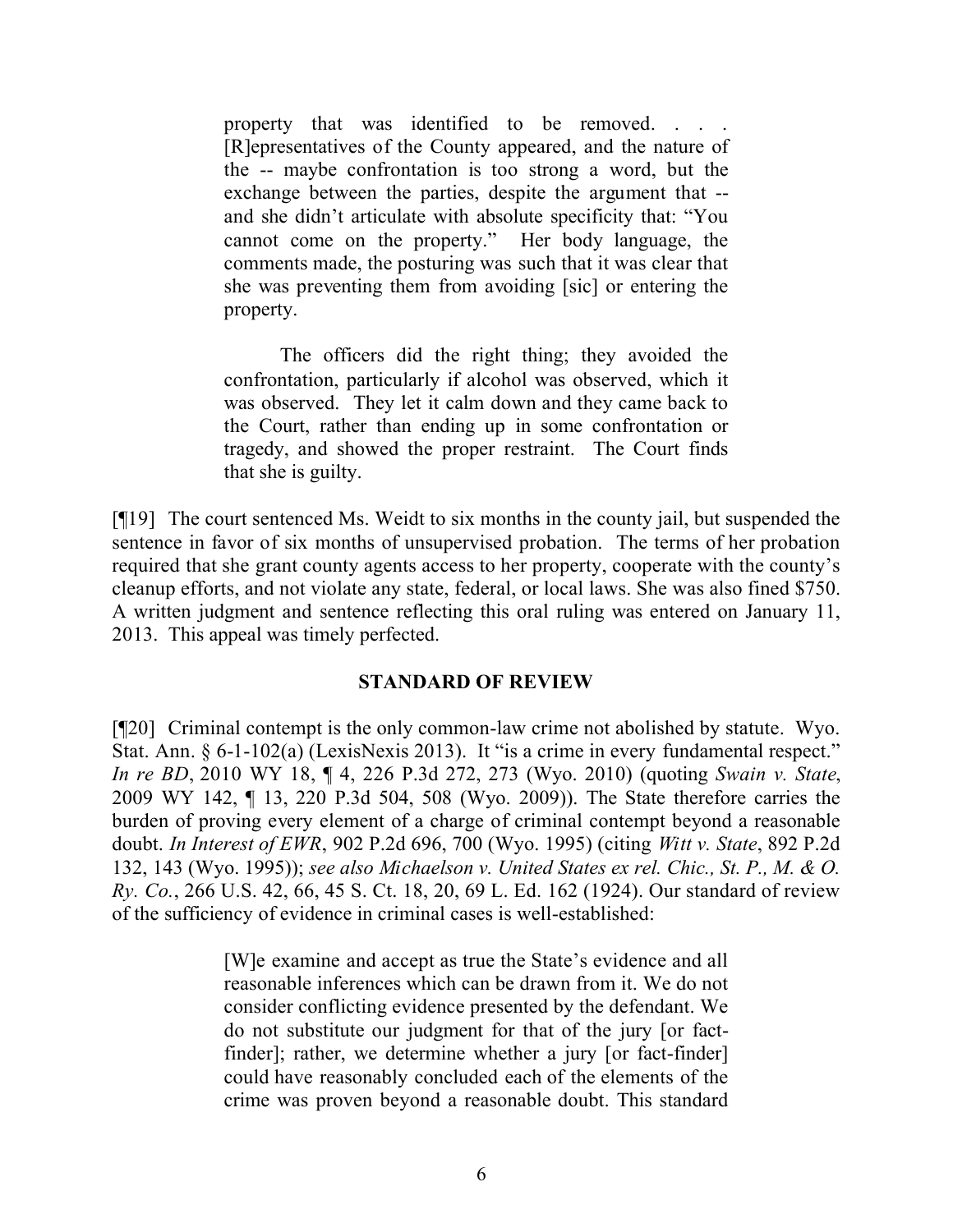applies whether the supporting evidence is direct or circumstantial.

*Sweets v. State*, 2013 WY 98, ¶ 14, 307 P.3d 860, 865 (Wyo. 2013) (quoting *Craft v. State*, 2013 WY 41, ¶ 18, 298 P.3d 825, 830–31 (Wyo. 2013)).

[¶21] This appeal also requires us to interpret a rule of criminal procedure and determine the effect of a *nunc pro tunc* order. These are questions of law that we review de novo. *Kelly v. Kilts*, 2010 WY 151, ¶ 9, 243 P.3d 947, 950 (Wyo. 2010) (citing *Busch v. Horton Automatics, Inc.*, 2008 WY 140, ¶ 13, 196 P.3d 787, 790 (Wyo. 2008)); *In re Kite Ranch, LLC v. Powell Family of Yakima*, LLC, 2008 WY 39, ¶ 17, 181 P.3d 920, 925 (Wyo. 2008).

# **DISCUSSION**

[¶22] Ms. Weidt claims that "the matter should not have been considered or punished as a criminal contempt" because the proceedings were intended to coerce her into complying with a civil zoning order. She also argues that the earlier order was not in effect, having been supplanted by the *nunc pro tunc* order, and that it was therefore "impossible to be in contempt for not obeying [the earlier order]." She claims that both of the orders were ambiguous as to her responsibilities, and that the evidence of willfulness was insufficient to demonstrate criminal contempt. Finally, she claims that the May 17, 2012 order did not give the county officials self-executing authority to enter the property, but that they instead had to apply for another order.

[¶23] The State responds that the district court's choice of criminal sanctions was reasonable, and that the action was properly instituted. It claims that the *nunc pro tunc* order did not extend Ms. Weidt's time to comply with the zoning order, because it only modified the previous order's language regarding disposition of the vehicles and trailers. The State further contends that the civil orders clearly allowed the county to enter the property if Ms. Weidt did not abate the zoning violations, and that the evidence clearly demonstrated her disobedience of a court order. The State also argues that criminal contempt for disobedience of a court order does not require any showing of willfulness.

[¶24] We resolve this case on the sufficiency of the evidence. Ms. Weidt was convicted of criminal contempt<sup>3</sup> for disobedience of an injunction and abatement order. Rule  $65(d)$ 

 $\overline{a}$ 

<sup>3</sup> Historically, contempt of court meant contempt of a *royal* court at common law, and "the contempt power was employed by the courts of early England as a means of punishing a presumed contempt or disrespect of the king's authority." Edward Gregory Mascolo, *Procedures and Incarceration for Civil Contempt: A Clash of Wills Between Judge and Contemnor*, 16 New Eng. J. on Crim. & Civ. Confinement 171, 174 (1990); *see also State v. Roll*, 298 A.2d 867, 875 (Md. 1973) (explaining the historical foundation of judicial contempt powers), *abrogated on other grounds by Robinson v. State*, 308 A.2d 712 (Md. Ct. App. 1973). The modern concept of contempt encompasses "a clear and open willful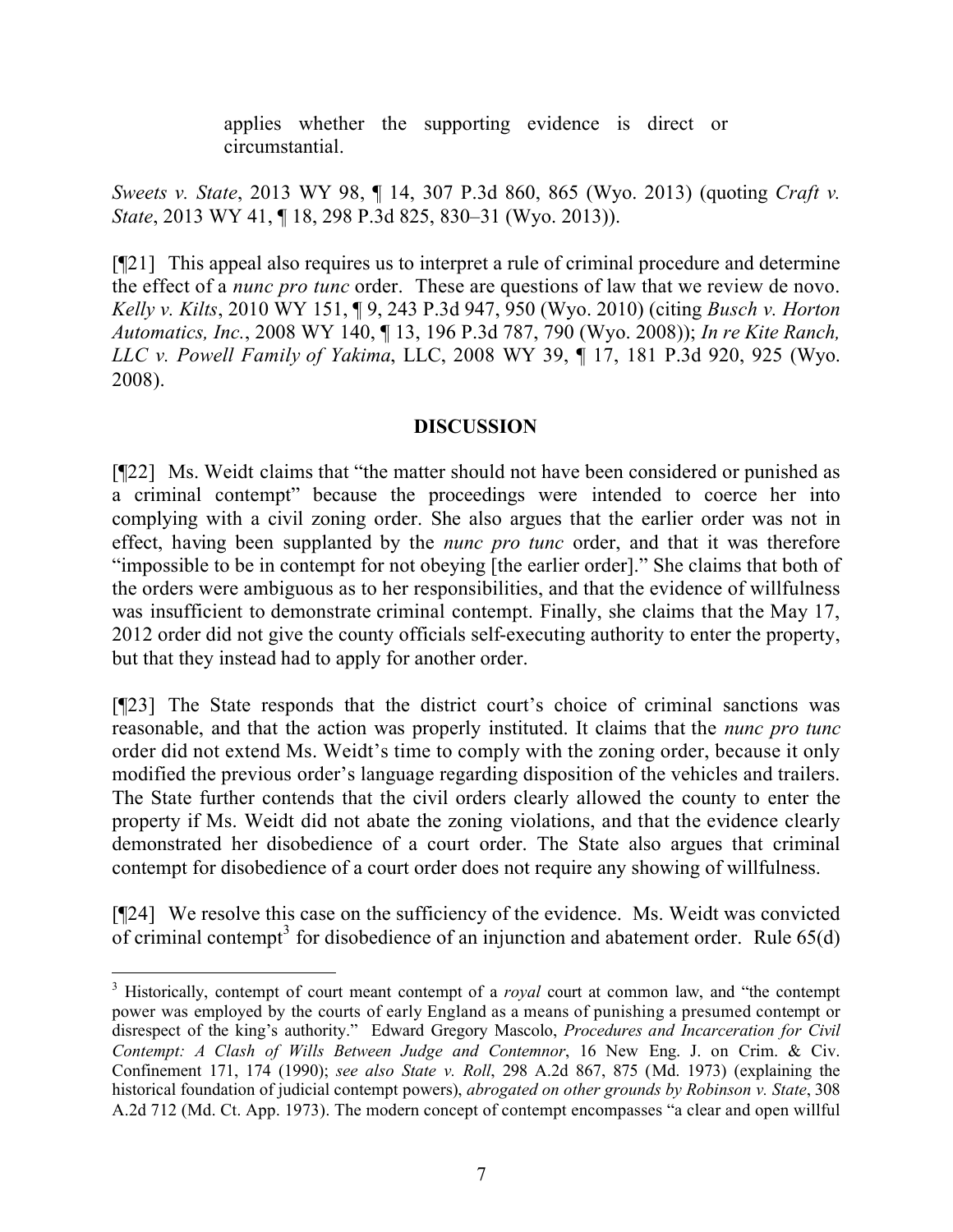of the Wyoming Rules of Civil Procedure requires injunctions to be "specific in terms," and to "describe in reasonable detail, and not by reference to the complaint or other document, the act or acts sought to be restrained." W.R.C.P. 65(d). Rule 65(d), just like its federal counterpart, is intended to "prevent uncertainty and confusion on the part of those faced with injunctive orders, and to avoid the possible founding of a contempt citation on a decree too vague to be understood." *Bard Ranch Co. v. Weber*, 557 P.2d 722, 733 (Wyo. 1976) (quoting *Schmidt v. Lessard*, 414 U.S. 473, 476, 94 S. Ct. 713, 715, 38 L. Ed. 2d 661 (1974)); *see also Greene v. Finn*, 2007 WY 47, ¶ 14, 153 P.3d 945, 951 (Wyo. 2007) ("[A]mbiguities in court orders redound to the benefit of the person charged with contempt." (quoting *Bard Ranch*, 557 P.2d at 733)).

[¶25] We have also recognized that "criminal contempt necessarily implies an element of intent that must be proved before a contempt citation can be upheld." *EWR*, 902 P.2d at 700 (quoting *Horn v. Dist. Ct., Ninth Judicial Dist.*, 647 P.2d 1368, 1375 (Wyo. 1982)). Rule 42 simply defines the relevant form of indirect criminal contempt as "[**d]isobedience** of any lawful judgment, order, or process of the court." W.R.Cr.P. 42(a)(2)(C) (emphasis added). *Accord* 18 U.S.C. § 401(3) (2013) (federal courts may punish by fine or imprisonment contempt consisting of "[d]isobedience or resistance to [a federal court's] lawful writ, process, order, rule, decree, or command"). The rule is procedural in nature, and does not purport to define the elements of criminal contempt.

[¶26] "Disobedience," however, means a refusal or failure to obey. *See French v. Pobst*, 127 S.E.2d 137, 142 (Va. 1962) ("Disobedience to a decree occurs on failure or refusal to obey its command or its prohibition."); Webster's Third New International Dictionary 562 (2002). Judge Cardozo once quipped that "[d]isobedience is impossible unless there is something to be obeyed." *Standard Chems. & Metals Corp. v. Waugh Chem. Corp.*, 131 N.E. 566, 567 (N.Y. 1921).

[¶27] Federal courts have therefore rejected findings of contempt when it was impossible to comply with the terms of an order, or when an order contained no legal commands. *See, e.g.*, *Turner v. Rogers*, 131 S. Ct. 2507, 2516, 180 L. Ed. 2d 452 (2011); *Int'l Longshoremen's Ass'n, Local 1291 v. Philadelphia Marine Trade Ass'n*, 389 U.S. 64, 76, 88 S. Ct. 201, 208, 19 L. Ed. 2d 236 (1967); *Hughey v. JMS Dev. Corp.*, 78 F.3d

disregard for the authority of the court," or "any act calculated to embarrass, hinder, or obstruct the court in the administration of justice." 7A Fed. Proc., L. Ed. § 17:1 (2013); *see also* W.R.Cr.P 42 (criminal contempt proceedings); W.R.Cr.P. 42.1 (civil contempt proceedings). Chief Justice Earl Warren once observed how "the right of courts to conduct their business in an untrammeled way lies at the foundation of our system of government." *Wood v. Georgia*, 370 U.S. 375, 383, 82 S. Ct. 1364, 1369, 8 L. Ed. 2d 569 (1962). A courts' power to punish for contempt is therefore "a means of assuring the enforcement of justice according to law." *Sacher v. United States*, 343 U.S. 1, 24, 72 S. Ct. 451, 462, 96 L. Ed. 717 (1952) (Frankfurter, J., dissenting); *see also In re Contempt of Haselhuhn*, 740 P.2d 387, 390 (Wyo. 1987) ("It is undisputed that a court's power to punish for contempt is a necessary and integral part of the independence of the judiciary.") (citing *Anderson v. Anderson*, 667 P.2d 660, 664 (Wyo. 1983)).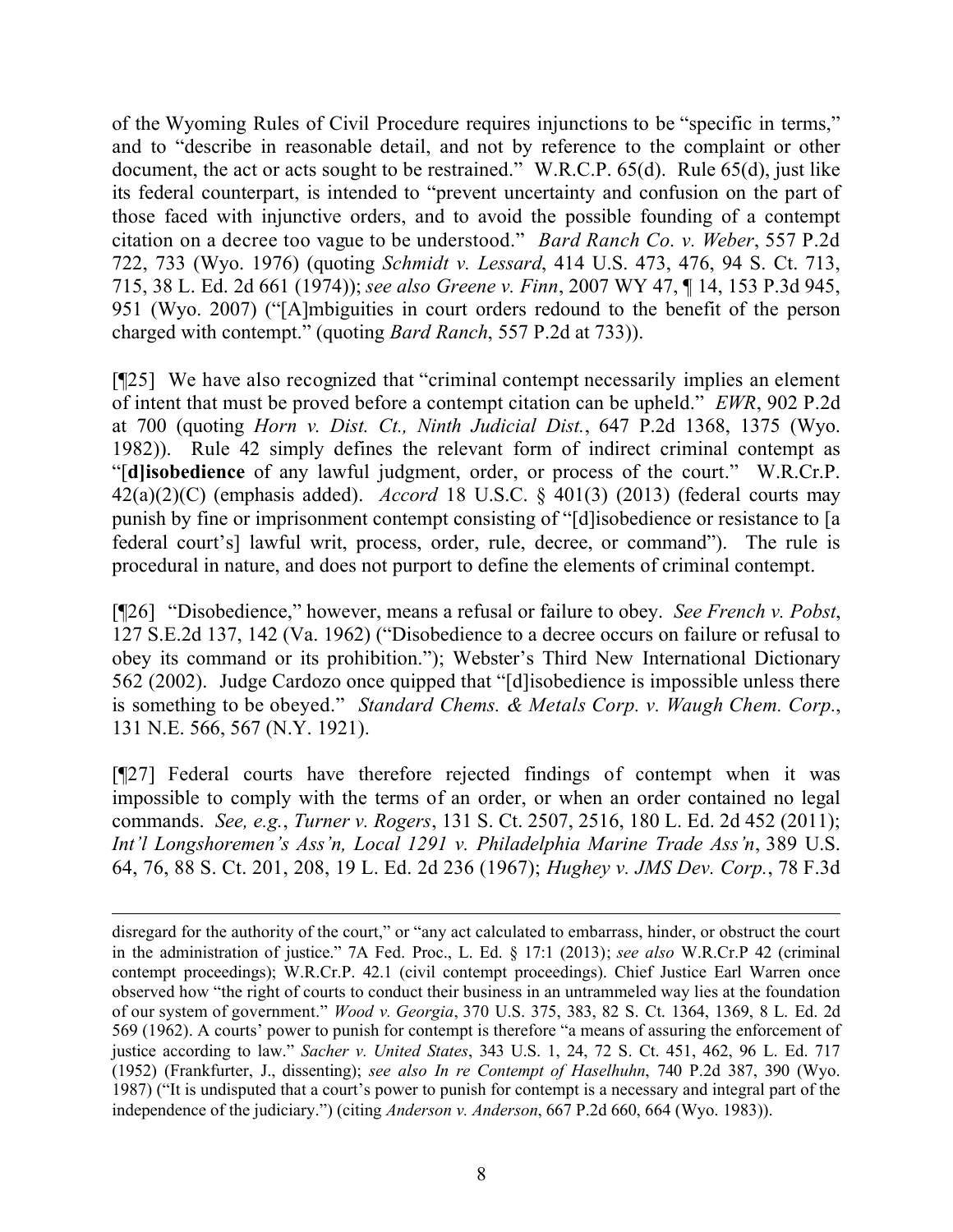1523, 1531–32 (11th Cir. 1996); *United States v. Asay*, 614 F.2d 655, 660 (9th Cir. 1980). Mistake, inadvertence, or neglect are likewise not "disobedience" in the context of criminal contempt. *United States v. Straub*, 508 F.3d 1003, 1012 (11th Cir. 2007); *Hubbard v. Fleet Mortg. Co.*, 810 F.2d 778, 781 (8th Cir. 1987); *Vaughn v. City of Flint*, 752 F.2d 1160, 1169 (6th Cir. 1985); *Falstaff Brewing Corp. v. Miller Brewing Co.*, 702 F.2d 770, 782 (9th Cir. 1983); *Cont'l Ins. Companies v. Bayless & Roberts, Inc.*, 548 P.2d 398, 407 (Alaska 1976); *State v. Brown*, 776 P.2d 1182, 1186 (Haw. 1989).

[¶28] Most of the federal circuits require proof of a willful violation of a reasonably specific order to establish criminal contempt for disobedience of a court order.<sup>4</sup> We believe the majority federal rule is the correct approach. It also provides much-needed clarification in an area of the law that has "bedeviled" courts, judges, lawyers, and legal commentators. *See Int'l Union, United Mine Workers of Am. v. Bagwell*, 512 U.S. 821, 827 n.3, 114 S. Ct. 2552, 2557, 129 L. Ed. 2d 642 (1994) (citing Martineau, *Contempt of Court: Eliminating the Confusion between Civil and Criminal Contempt*, 50 U. Cin. L. Rev. 677 (1981)). We conclude that indirect criminal contempt for disobedience of a court order requires the State to prove three elements beyond a reasonable doubt: (1) a reasonably specific order; (2) violation of the terms of the order; and (3) willful intent to violate the order. *See Hipp*, 5 F.3d at 112.

[¶29] The May 17, 2012 order enjoined several zoning violations, and stated that Ms. Weidt had sixty days to abate those violations. After sixty days had expired, the county was authorized to enter the property and remove the zoning violations. This language was sufficiently clear to apprise Ms. Weidt of her obligations to allow county agents access to her property, and it also made clear she could not interfere with them. However, it did not order her to open gates or to perform any other specific act to facilitate the County's work on the property.

 <sup>4</sup> *United States v. Linney*, 134 F.3d 274, 278 (4th Cir. 1998); *United States v. Young*, 107 F.3d 903, 907 (D.C. Cir. 1997); *Doe v. Maywood Hous. Auth.*, 71 F.3d 1294, 1297 (7th Cir. 1995); *Downey v. Clauder*, 30 F.3d 681, 686 (6th Cir. 1994); *Hazen v. Reagen*, 16 F.3d 921, 924 (8th Cir. 1994); *In the Matter of Hipp, Inc.*, 5 F.3d 109, 112 (5th Cir. 1993); *S.E.C. v. Am. Bd. of Trade, Inc.*, 830 F.2d 431, 439 (2d Cir. 1987); *United States v. Turner*, 812 F.2d 1552, 1563 (11th Cir. 1987); *United States v. Armstrong*, 781 F.2d 700, 706 (9th Cir. 1986). *Accord Ex parte Ferguson*, 819 So. 2d 626, 629 (Ala. 2001); *In re Marriage of Nussbeck*, 974 P.2d 493, 497, 499 (Colo. 1999); *Ex parte Chambers*, 898 S.W.2d 257, 259 (Tex. 1995); *see also Wilson v. State*, 169 U.S. 586, 600, 18 S. Ct. 435, 441, 42 L. Ed. 865 (1898) (no evidence of intentional misconduct in a criminal contempt proceeding); 7A Fed. Proc., L. Ed. § 17:19 (2013) ("[O]rdinarily the requisite mental state for indirect criminal contempt is willfulness [unless] the alleged contempt consists of the violation of a statute or rule which specifically supplies the culpable mental state . . . ."); 3A F Charles Alan Wright & Sarah N. Welling, Federal Practice & Procedure § 702 (4th ed. 2010) (citations omitted) ("[C]ontempt of court is a willful disregard of the authority of the court."). *But see Seven Rivers Farm, Inc. v. Reynolds*, 508 P.2d 1276, 1279 (N.M. 1973) ("[I]ntent is not an essential element of contempt."); *In re Jasper*, 106 Cal. Rptr. 754, 755 (Cal. Ct. App. 1973) ("Ordinarily, a specific wrongful intent is not an essential element in contempt proceedings.").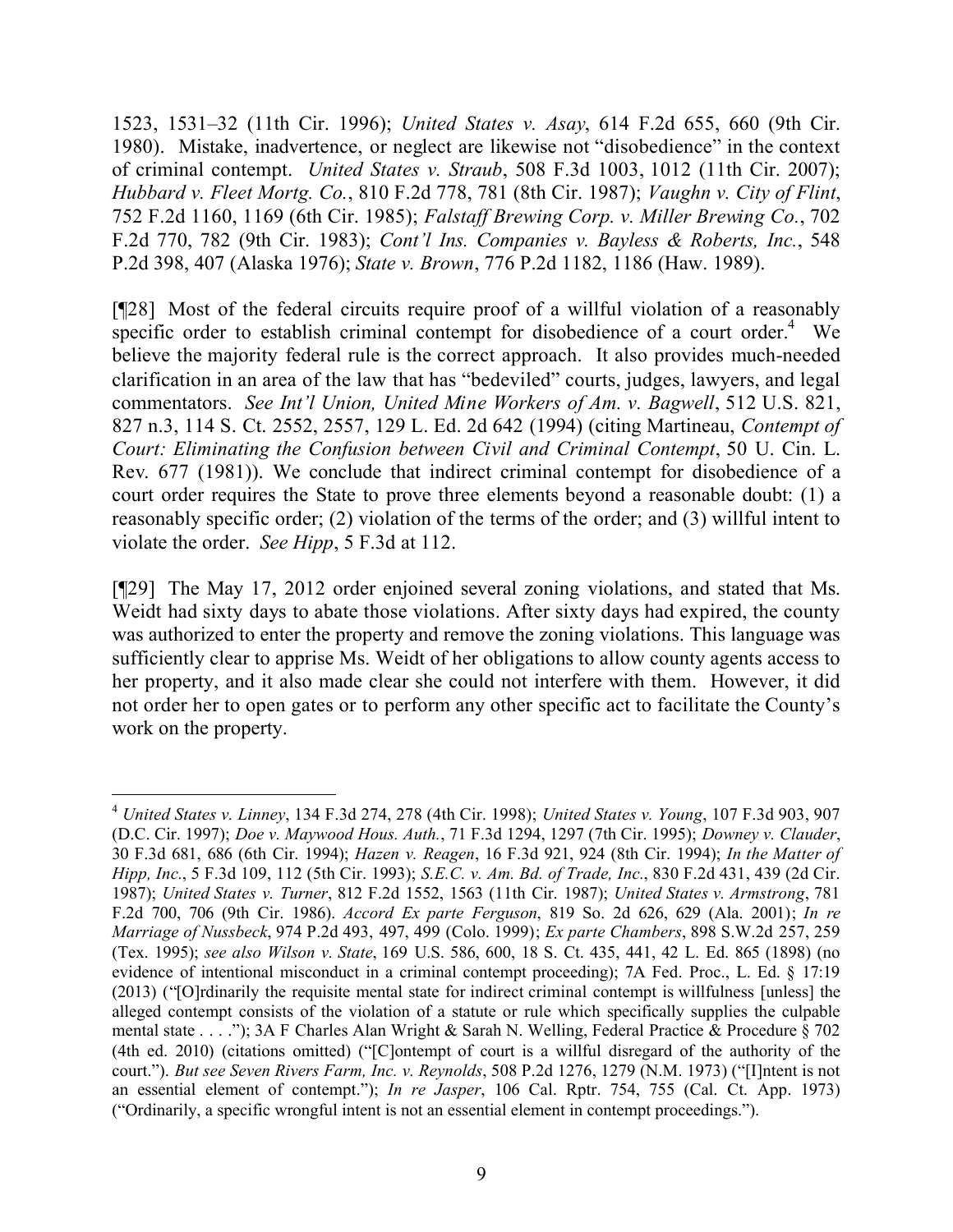[¶30] The *nunc pro tunc* order muddied the waters. It stated that Ms. Weidt had sixty days to remove the zoning violations from her property. It did not clearly specify whether that period ran from the date of the original order (May 17, 2012) or the *nunc pro tunc* order (September 11, 2012). The *nunc pro tunc* order did include additional bolded language that allowed the county to salvage the vehicles and trailers to recoup its disposal costs. Nothing in the record suggests that Ms. Weidt was proficient in the dead language of Latin, that she owned a copy of Black's Law Dictionary, or that she was aware that *nunc pro tunc* "is a fancy phrase for backdating." *See Sierra Club v. Whitman*, 285 F.3d 63, 67 (D.C. Cir. 2002).

[¶31] It is undisputed that Ms. Weidt told the law enforcement officers on September 24 that she had another sixty days from the date of the *nunc pro tunc* order. Officer Shelley also testified that Ms. Weidt was "obviously confused" about the orders. An attorney would probably have understood that the bolded text was the only change to the original order, and that Ms. Weidt's other obligations remained in place. Or perhaps not, since counsel for the parties to this appeal do not agree on the meaning of the *nunc pro tunc* order and present reasonable arguments for the construction they each favor.

[¶32] There is no indication that Ms. Weidt was aware of the convention of bolding changes in amended court documents. If she had read the Wyoming Rules of Civil Procedure, she would have found nothing which explained that the only change in the order was the bolded language. Clarity could have been achieved by simply putting the added language in a new paragraph and not repeating the paragraph that referred to the sixty days originally allowing her to remove the offending property.

[¶33] Even viewing the State's evidence as true and giving it all favorable inferences, the original order as read with the *nunc pro tun*c order were too vague to support a conviction of criminal contempt. They are confusing, and there is no doubt that Ms. Weidt in fact misunderstood the effect of the bolded language. *Cf. In re Contempt of Haselhuhn*, 740 P.2d 387, 390 (Wyo. 1987) (court required to explain effect of an unrepresented witness's refusal to be sworn in before holding him in contempt). To be punishable by criminal contempt, an order should provide clear and specific direction as to what must or must not be done, and Latin phrases should be avoided. *Cf.* 1 F.R.D. 141, 142 (1940) (jury instructions should avoid the use of technical Latin terms because few laymen "are familiar with legal language."). The question is not whether attorneys or judges might agree to the meaning of an order after careful study of its language and legal principles governing its construction. It is whether an order is sufficiently clear that a violation of its terms should be a crime.

[¶34] As to the final element listed above, willfulness consists of a "deliberate or intended violation," or a "volitional act done by one who knows or should reasonably be aware that his conduct is wrongful." *Armstrong*, 781 F.2d at 706; *see also, e.g.*, *Rojas v. United States*, 55 F.3d 61, 63 (2d Cir. 1995) (quoting *United States v. Greyhound Corp.*,